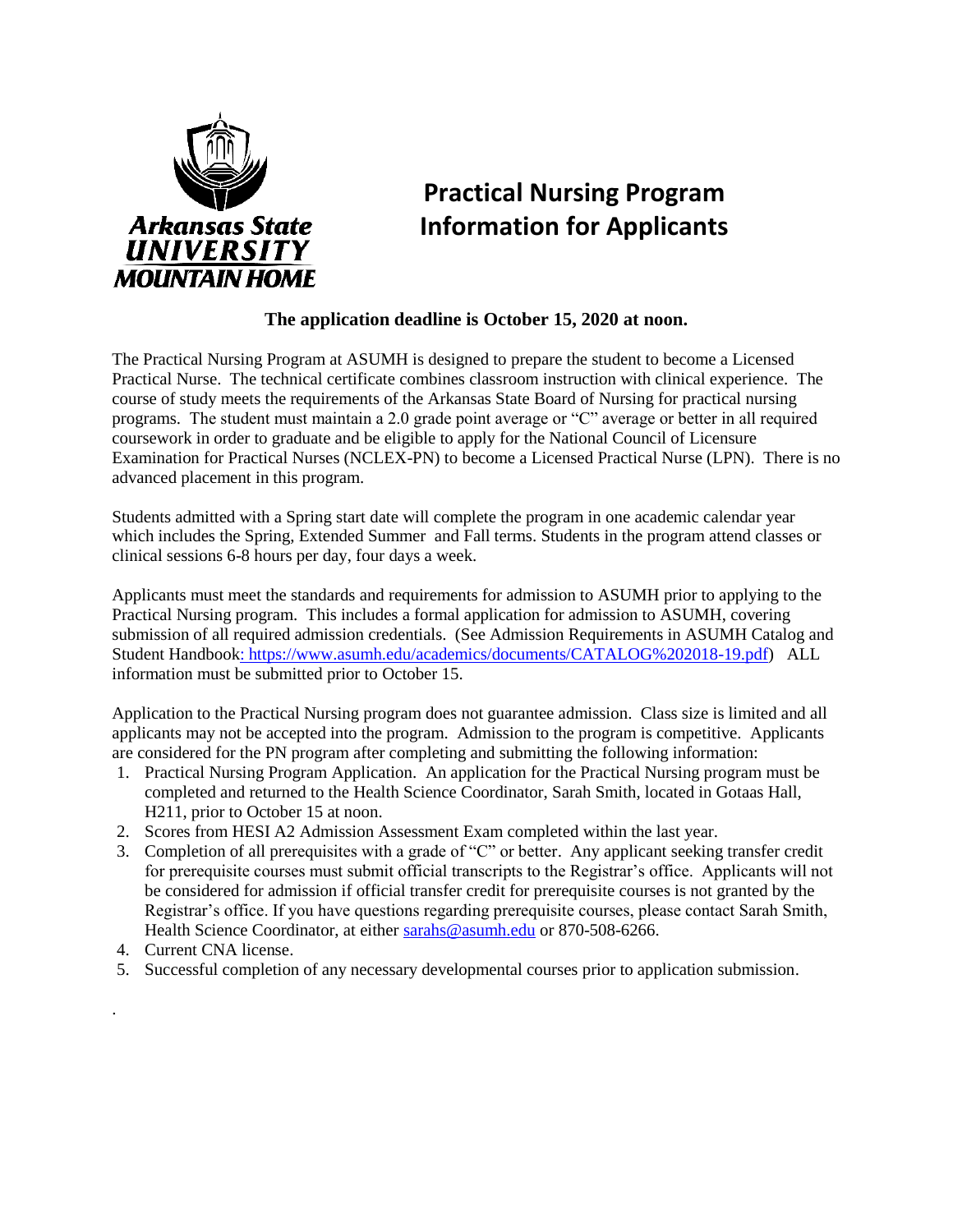Selection to the LPN program will be based on a combination of prerequisite GPA and entrance exam score. After the selection process is completed, applicants will be notified by mail of acceptance or denial.

**Admissions Test (HESI A2)**. Scores from the Reading Comprehension, Anatomy and Physiology, and Math section will be calculated. A score of 70% or higher in each section is recommended. The HESI A2 exam may be taken a maximum of 2 times per application period. **Pre-requisite GPA**. A minimum GPA of 2.0 on prerequisite courses are required for consideration.

At the time of acceptance, students will need to complete a criminal background check. Students who have previously been convicted of a crime may be restricted from certain clinical facilities and may be ineligible to take the NCLEX-PN. It is possible to complete a program of study at ASUMH and be denied the opportunity to take the NCELX-PN by the Arkansas State Board of Nursing. This information can be found at: <https://static.visionamp.co/rubix/20200723/cbcact990of2019-57527-53130.pdf> and [https://static.visionamp.co/rubix/20200723/cbc-68325-28034.pdf.](https://static.visionamp.co/rubix/20200723/cbc-68325-28034.pdf)

After being admitted to the Practical Nursing Program, the student is required to submit the following:

- 1. Proof of negative tuberculin skin test (TST) or negative chest x-ray if the skin test is positive.
- 2. Proof of Tetanus/Diphtheria immunization.
- 3. Documentation of completion or initiation of the Hepatitis series. Students must complete the first Hepatitis vaccine before entering the clinical area in the first semester.
- 4. Proof of current American Heart Association BLS Healthcare Provider certification.
- 5. The student will need to complete a State Police background check (depending on current state of residence). If the student has lived in their current state less than five years, the student may be required to get an additional background check(s) from the appropriate state(s). Fees vary per state.
- 6. Documentation of flu shot is required annually.

**\****Students whose primary language is not English must take the Test for English Foreign Language (TOEFL). A passing score of 540 on the paper examination; 207 for the computerized examination; or 83 on the Internet based examination is required.*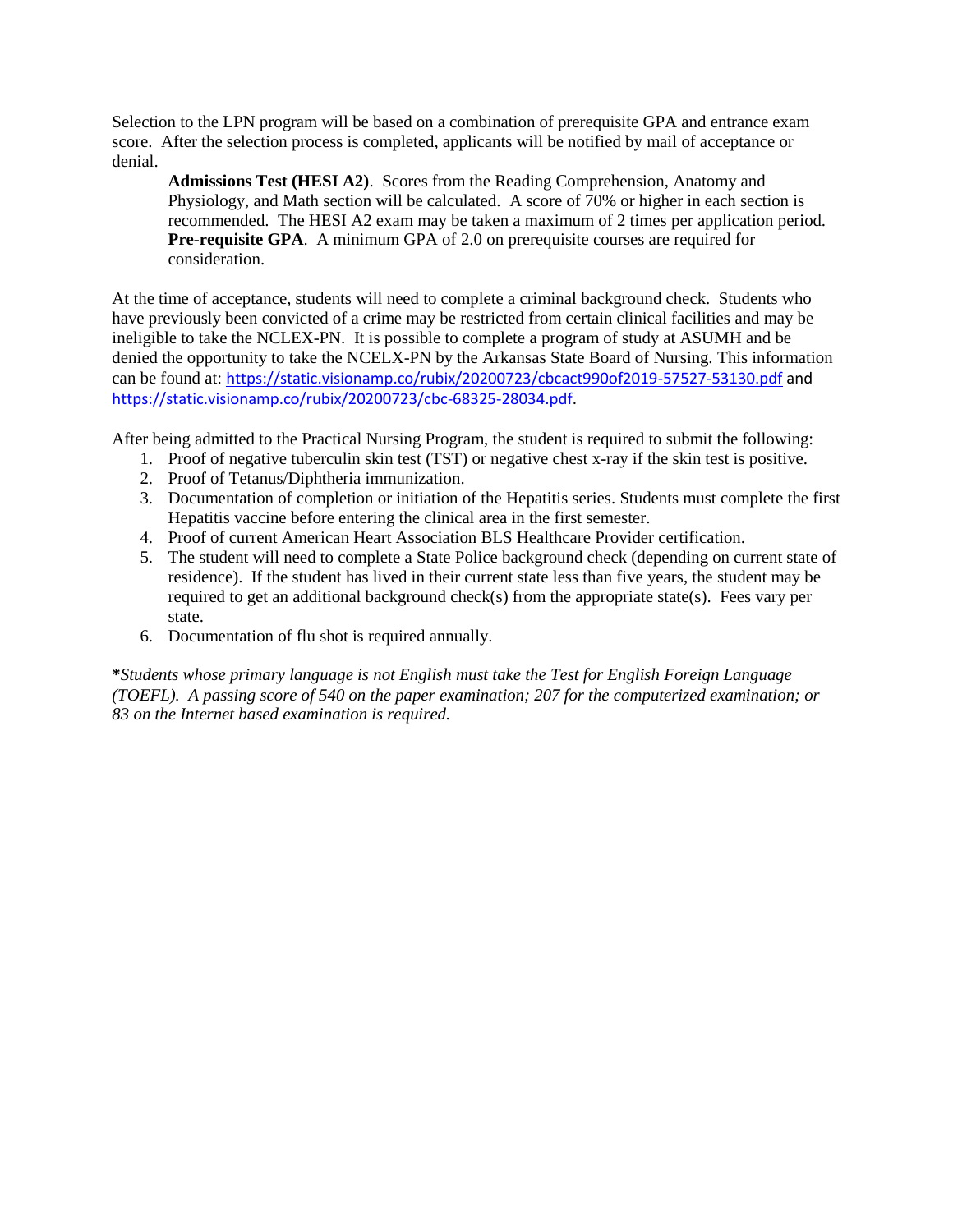# **Application Checklist Practical Nursing Arkansas State University Mountain Home**

# **Make sure to have all the required information when submitting your program application.**

## **ASUMH Admission's Department:**

Completed admission file with ASUMH admission's office.

\_\_\_\_\_ Copies of all college transcripts.

## **Health Science Coordinator's Office:**

Completed, signed and dated LPN program application.  *Applications can be hand delivered to the Health Science Coordinator, Sarah Smith, located in Gotaas Hall, H211, or they may be emailed to [sarahs@asumh.edu](mailto:sarahs@asumh.edu) or mailed.*

#### *Application should be mailed to:*

*Arkansas State University- Mountain Home Attn: Health Science Coordinator 1600 College Street Mountain Home, AR 72653*

The testing center will provide the results of the HESI A2 exam to the Health Science Coordinator, Sarah Smith.

\_\_\_\_\_CNA license documentation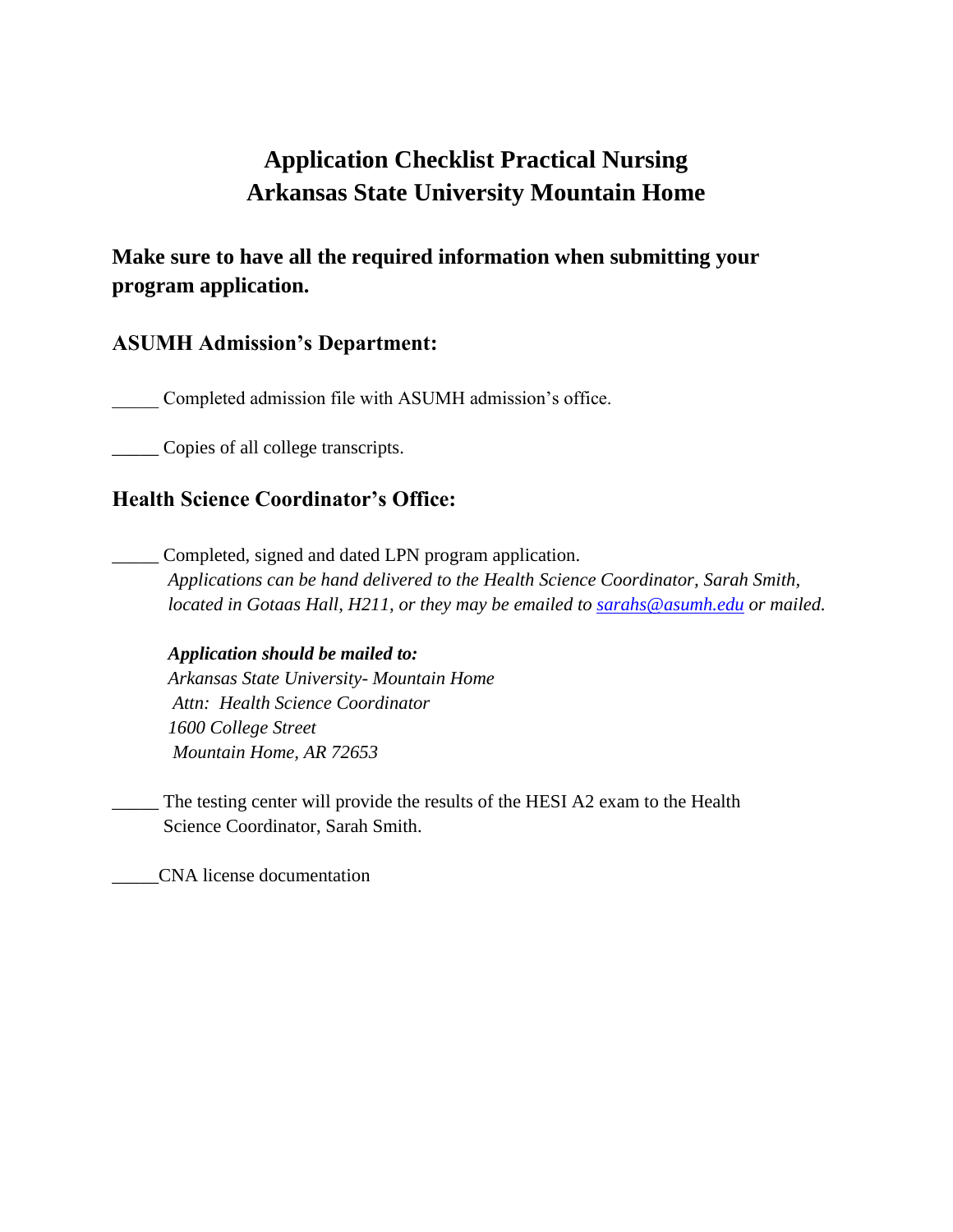

### **ARKANSAS STATE UNIVERSITY MOUNTAIN HOME PRACTICAL NURSING PROGRAM APPLICATION**

| Name:                   |                                                                                                                                           |                                                                                                                                                                                                                                |              |                |
|-------------------------|-------------------------------------------------------------------------------------------------------------------------------------------|--------------------------------------------------------------------------------------------------------------------------------------------------------------------------------------------------------------------------------|--------------|----------------|
| Last                    | Maiden                                                                                                                                    | First                                                                                                                                                                                                                          |              | Middle Initial |
| <b>Mailing Address:</b> | <u> 1980 - Jan Stein Stein Stein Stein Stein Stein Stein Stein Stein Stein Stein Stein Stein Stein Stein Stein St</u><br>Street or PO Box | City                                                                                                                                                                                                                           | <i>State</i> | Zip            |
|                         | <b>Telephone:</b> Home $(\_\_)$ $\_\_$ Cell $(\_\_)$                                                                                      |                                                                                                                                                                                                                                |              | $Work (\_\_)$  |
|                         | Social Security number: ___________                                                                                                       | Email: The contract of the contract of the contract of the contract of the contract of the contract of the contract of the contract of the contract of the contract of the contract of the contract of the contract of the con |              |                |

**Practical Nursing program applicants MUST fully complete this section listing the college, date of completion, and course grade for all pre-requisite course:**

| Course                        | College/CNA class Site | Date | Grade | License |
|-------------------------------|------------------------|------|-------|---------|
|                               |                        |      |       | Number  |
| *BIOL 1024 Human              |                        |      |       |         |
| Anatomy and                   |                        |      |       |         |
| Physiology for                |                        |      |       |         |
| <b>Healthcare Professions</b> |                        |      |       |         |
| and Lab                       |                        |      |       |         |
| <b>CNA</b>                    |                        |      |       |         |
|                               |                        |      |       |         |
|                               |                        |      |       |         |

*\*Anatomy and Physiology I and II with Labs may be substituted for Human Anatomy and Physiology for Healthcare Professions and Lab. However, both sections must be completed prior to entry into Practical Nursing Program.*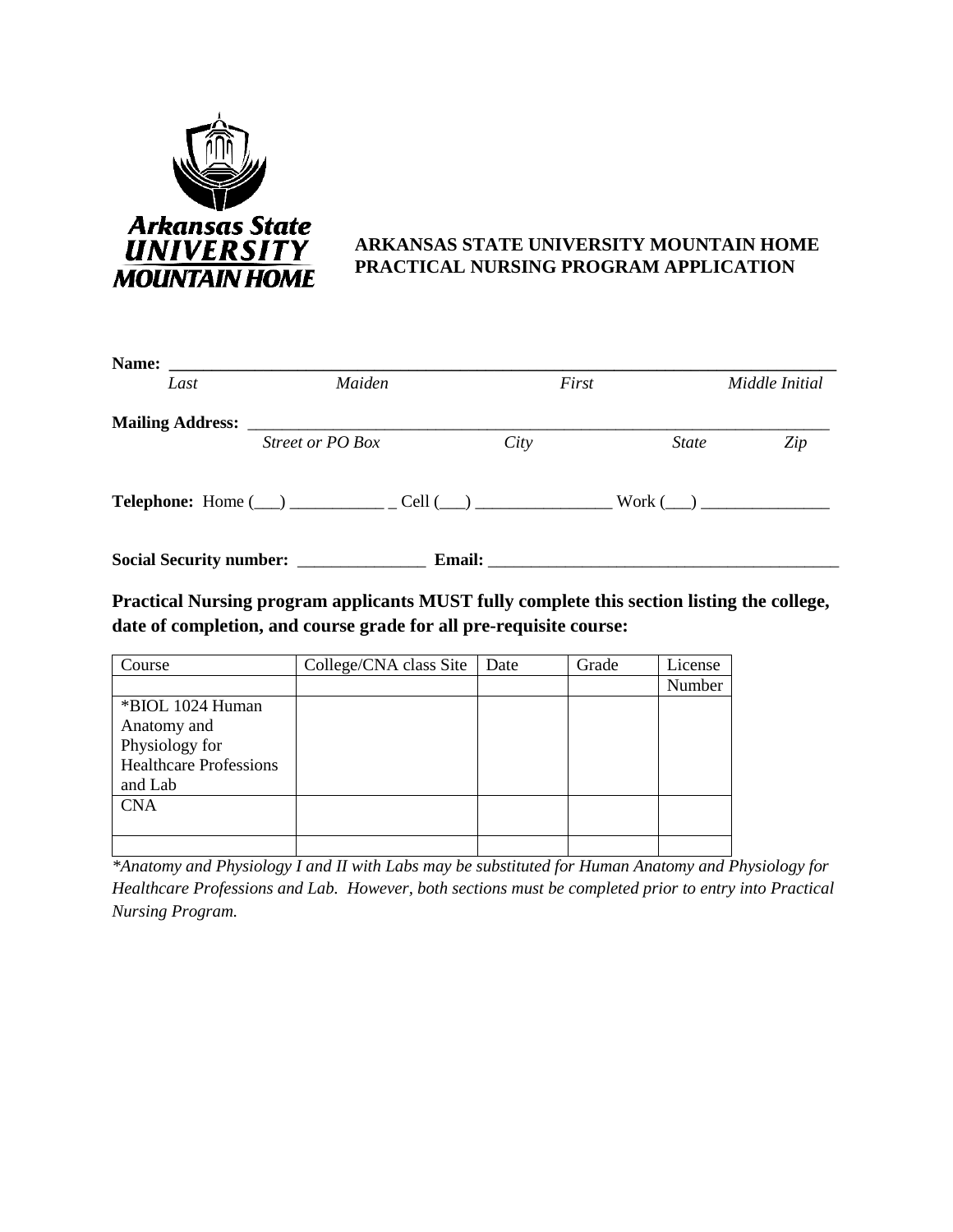#### **Answer ALL of the following questions: YES NO**

Have you ever been convicted of a crime? If yes, please list:

(Persons convicted of a crime may not be allowed to take the licensing exam, NCLEX-PN, to become a Practical Nurse. The information can be found at <https://static.visionamp.co/rubix/20200723/cbc-68325-28034.pdf> and [https://static.visionamp.co/rubix/20200723/cbcact990of2019-57527-53130.pdf.](https://static.visionamp.co/rubix/20200723/cbcact990of2019-57527-53130.pdf) State and federal criminal background checks by the Arkansas State Police and Federal Bureau of Investigation are required for licensure.)

\_\_\_\_\_\_\_\_\_\_\_\_\_\_\_\_\_\_\_\_\_\_\_\_\_\_\_\_\_\_\_\_\_\_\_\_\_\_\_\_\_\_\_\_\_\_\_\_\_\_\_\_\_\_\_\_\_\_\_\_\_\_\_\_\_\_\_\_\_\_\_\_\_\_\_\_\_\_\_\_\_\_\_\_\_ \_\_\_\_\_\_\_\_\_\_\_\_\_\_\_\_\_\_\_\_\_\_\_\_\_\_\_\_\_\_\_\_\_\_\_\_\_\_\_\_\_\_\_\_\_\_\_\_\_\_\_\_\_\_\_\_\_\_\_\_\_\_\_\_\_\_\_\_\_\_\_\_\_\_\_\_\_\_\_\_\_\_\_\_\_

Is English your native language or are you from a non-English speaking country? (If no is marked, TOEFL test scores must be submitted as required by the Arkansas State Board of Nursing) Please see the Director of Nursing programs for further instructions.

I certify that the information on this application is true and correct.

Signature Date

**Submit completed application to Arkansas State University Mountain Home Sarah Smith, Health Science Coordinator Gotaas Hall, H211 1600 S College Mountain Home, AR 72653**

\_\_\_\_\_\_\_\_\_\_\_\_\_\_\_\_\_\_\_\_\_\_\_ \_\_\_\_\_\_\_\_\_\_\_\_\_\_

**Applicants failing to provide full disclosure may be denied admission to the program or be dismissed from the program.**

**All applicants will be notified in writing of their acceptance or denial into the program. Results will not be given by phone. Results should be mailed by November 15, 2020.**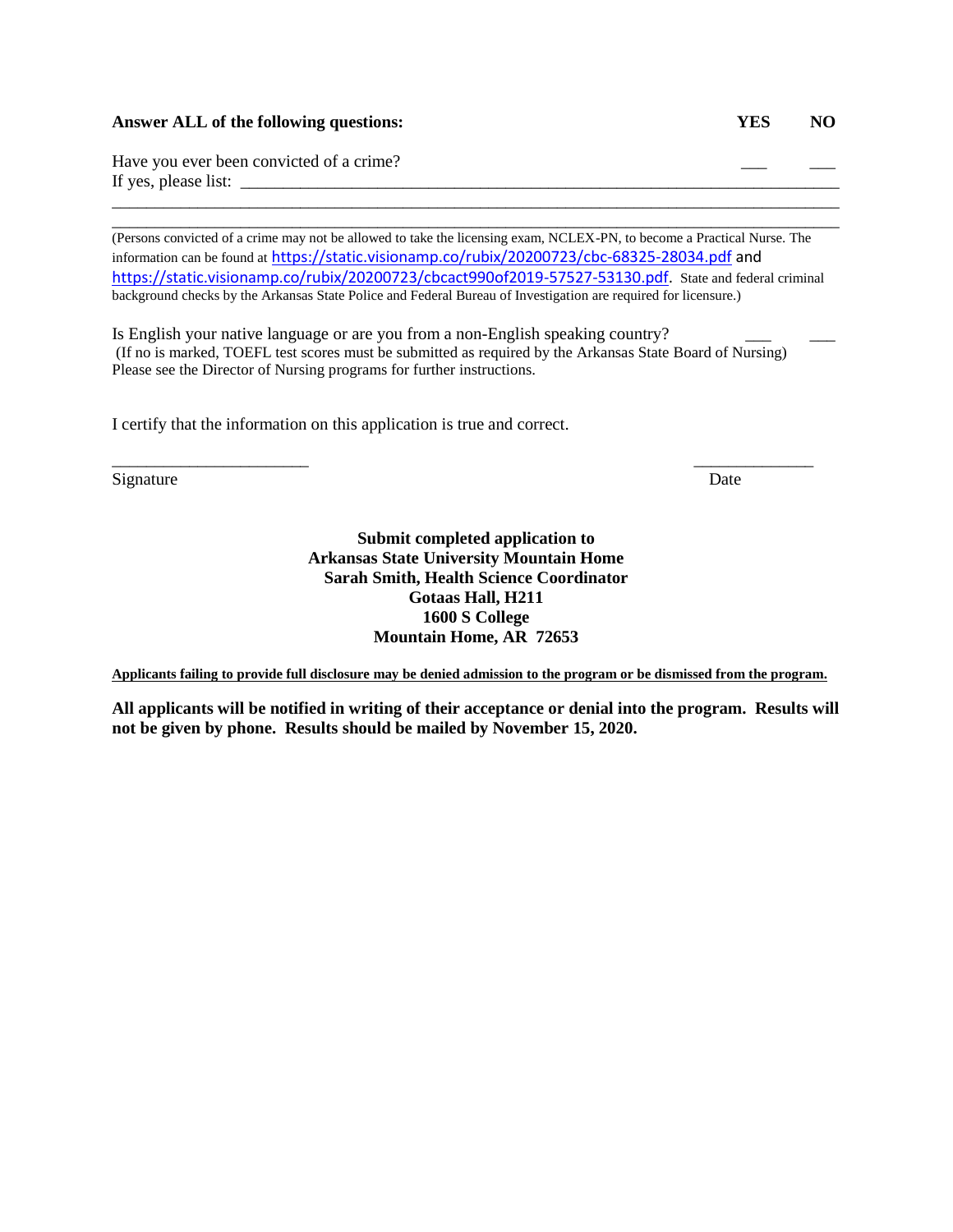### **Testing for Spring 2020 Admission:**

All applicants must take the appropriate HESI A2 Entrance Exam **prior** to the October 15 deadline. Preregistration for the admission exam is mandatory. See included instructions.

# **Preparing for the Exam:**

ASUMH PN applicants must complete the following sections on the HESI A2:

Math, Reading Comprehension, and Human Anatomy and Physiology. A minimum of 70% in each section is recommended.

Learning Styles and Personality Style – not included in admission process but valuable for individual learning.

Practice questions and study guides may be found free online or are available to purchase at: <https://www.elsevier.com/books/admission-assessment-exam-review/unknown/978-0-323-58226-1>

To ensure a testing date, please don't wait until the last available time to register for your exam, space is limited.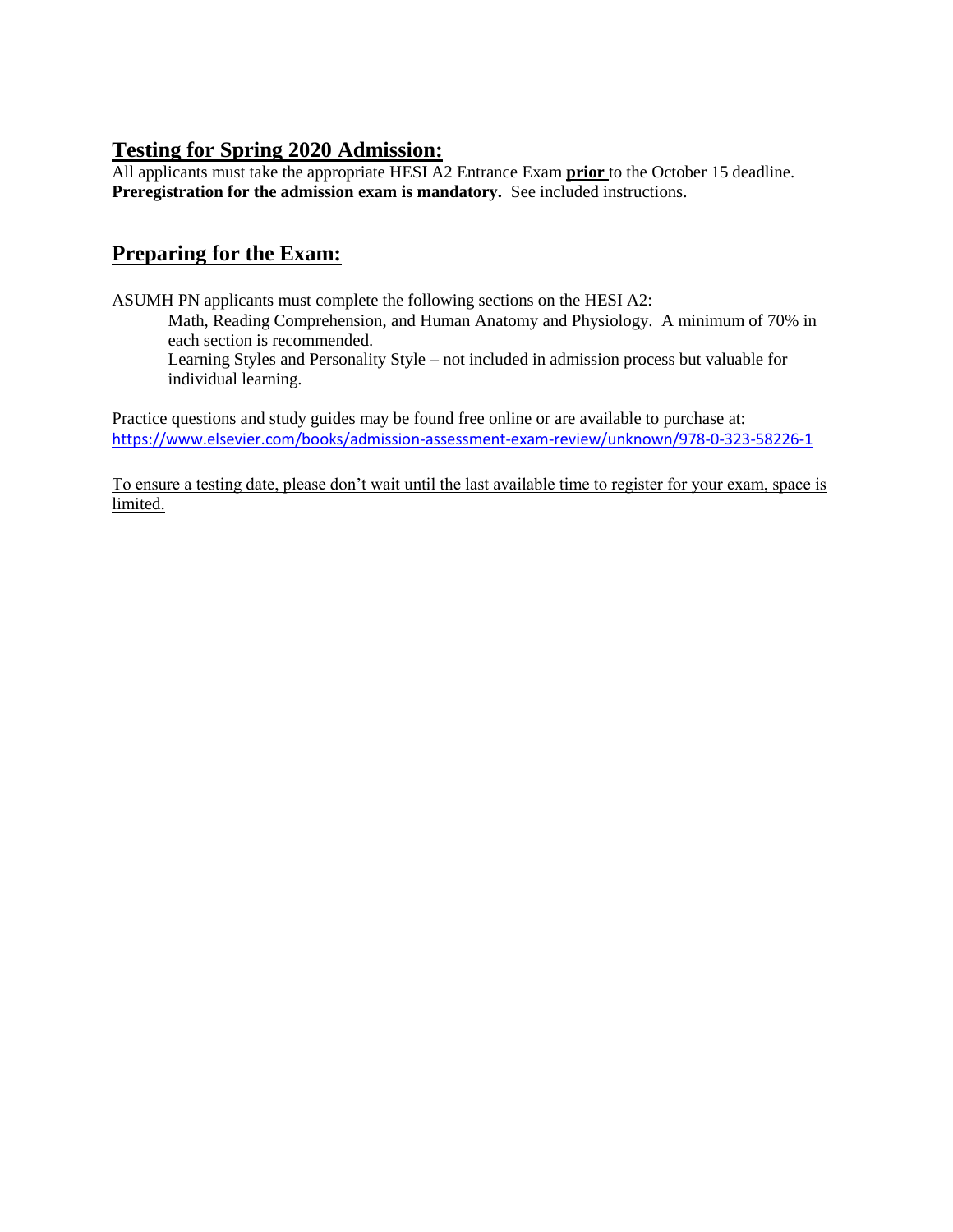Normally, you would take the required entrance exam for our nursing programs in-person at our testing center. However, due to limited seating we are offering the LPN and LPN/PAR to RN Bridge Entrance Exams both online via ZOOM and in-person. If you are new to using ZOOM don't worry, I am here to help you through every step of the testing process and will make it as easy as possible regardless of how you plan to test.

#### **Schedule and pay for your HESI exam by following these steps**:

- visit<https://www2.registerblast.com/asumh/Exam/List>
- Under the 1st section "**Choose a Group**" select **Health Science Entrance Exams**
- Under the 2nd section "**Choose an Exam**" select your exam by program and how you plan to test (online via ZOOM or in-person at ASUMH)
	- **HESI in-person at ASUMH - LPN Entrance Exam - ASUMH program applicants only (\$50.00)**
	- **HESI in-person at ASUMH - LPN to RN Bridge Entrance Exam - ASUMH program applicants only (50.00)**
	- **HESI in-person at ASUMH - Paramedic to RN Bridge Entrance Exam - ASUMH program applicants only (50.00)**
	- **HESI Online via ZOOM - LPN Entrance Exam - ASUMH program applicants only (50.00)**
	- **HESI Online via ZOOM - LPN to RN Bridge Entrance Exam - ASUMH program applicants only (50.00)**
	- **HESI online via ZOOM - Paramedic to RN Bridge Entrance Exam - ASUMH program applicants only (50.00)**
- Once your registration form is complete you will be prompted to **add to cart** and **checkout**. Next, you will enter you payment information, a debit or credit card **payment is required at the time of scheduling**. (If you are in the Career Pathways program, please check with Lorie McMaster before scheduling.)
- **If you are applying to the LPN/PAR to RN Bridge program** you will also be required to take an ACCUPLACER Reading test after your HESI exam. There is no additional charge for the ACCUPLACER and no need to schedule an additional appointment, but you should plan to spend an additional 30-45 minutes to take the reading test after you complete your HESI exam. \*A minimum Reading score of 252 is needed.

#### **For a successful testing experience review and follow these critical instructions prior to your appointment**:

- **All testers are required to create an account with Elsevier/Evolve** prior to their HESI testing appointment by visiting <https://evolve.elsevier.com/cs/> (If you think you already have an account simply follow the link and select forgot my password, then follow the instructions to retrieve your account information.)
	- o **All testers must have their Elsevier/Evolve username and password with them while checking in the day of their appointment**. Please note that the ASUMH Testing Center does **NOT** have access to this information, only the tester does and without it they cannot test until it is obtained.
	- o **Not having the Elsevier/Evolve username and password ready and on hand during check-in will cause delays**. Anyone who does not have this information with them will need to **move to the end of the line so other testers can be seated without delay**.
- **All testers are required to present their government issued Photo ID at check-in**. No one will be tested without an acceptable Photo ID. (Your current driver's license or other government issued photo IDs are acceptable forms of ID.)